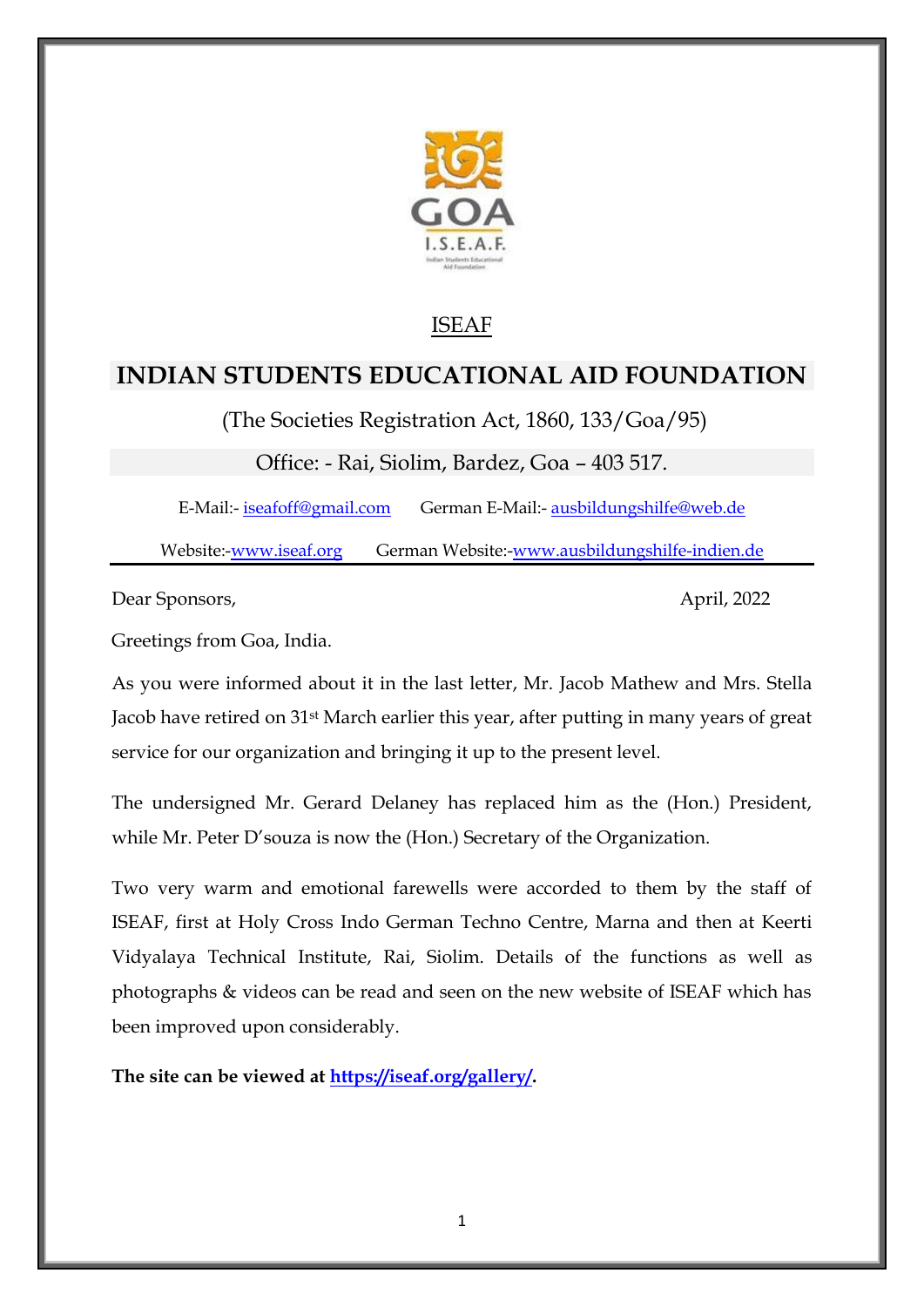We are happy to inform you that the worst of the Covid scare is over and classes are functioning normally now. We were fortunate to have a good number of students admitted to all our courses which are functioning well.

Please find enclosed herewith few stories of scholarship students who completed their course and presently working. Please find enclosed also some reports of a few ex-students of our technical institutes who have got placements immediately.

Best regards from India.

Yours Sincerely,

6 Delany

Gerard Delaney President & Chief Functionary ISEAF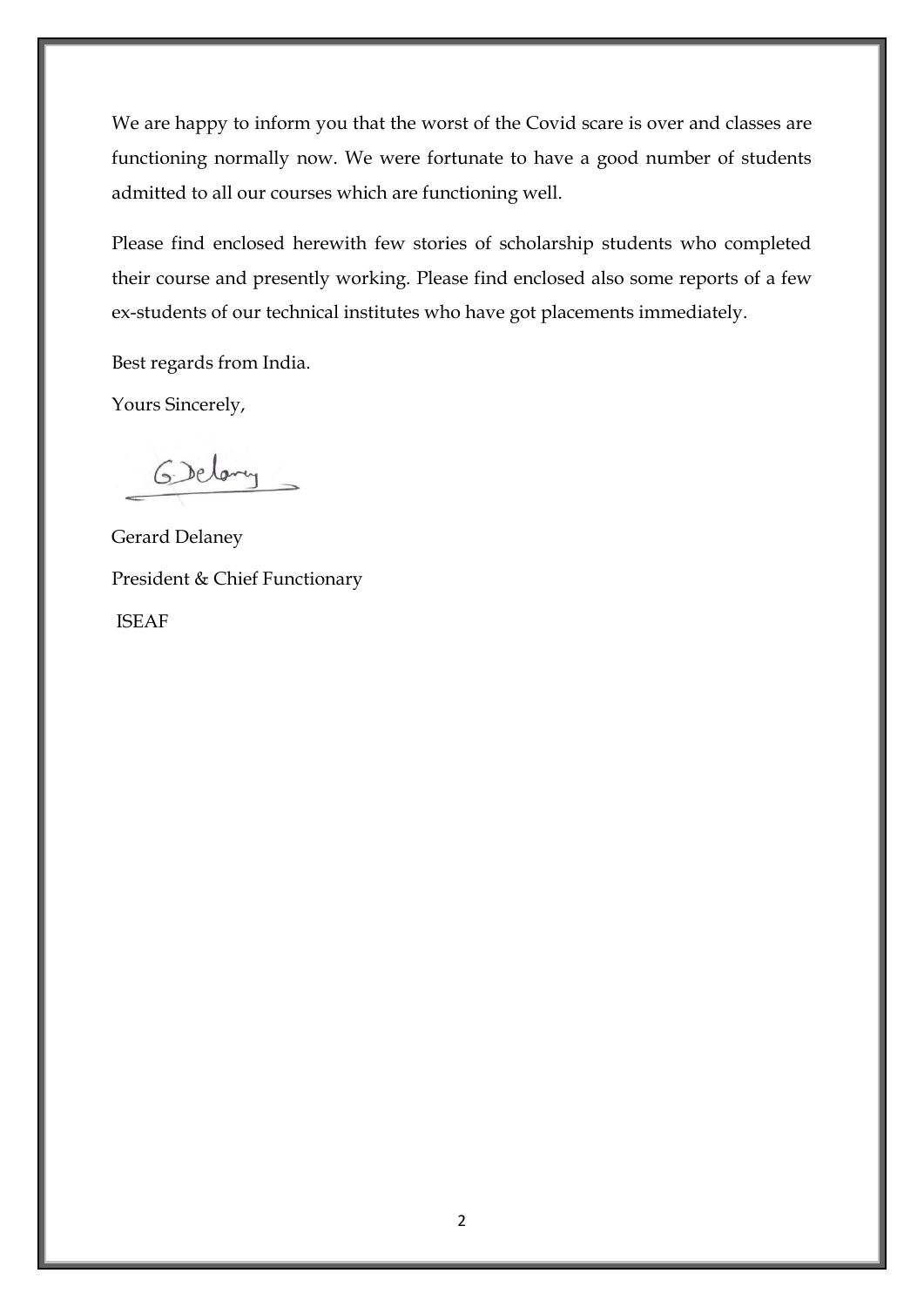## **SUCCESSFUL SCHOLARSHIP STUDENTS**

### *ANTHIEA D'SOUZA*



I am Anthiea D"souza and I live at Socorro, Bardez. My father Cresencio stays separately from the family. Annie my mother is a house wife. My younger sister Carol is a student of graduation. We stay with our grandparents. My school headmaster knowing my financial situation gave me the ISEAF scholarship form. I applied for it and got selected. This was in the year 2015. I passed my XII th class with very good marks and took admission for graduation in St. Xavier"s College at Mapusa. My education was sponsored by Mrs. Viviane Moessmer. She sponsored not only my education but also provided me monthly financial assistance. I am very grateful to her for all the help and support provided to me.

I completed my graduation and presently I am working for a private company "Golden Ponch Pvt. Ltd." at Panaji as Office Assistant and gaining vital experience in the field. I am very happy with my job. I am very grateful to my sponsor and ISEAF for supporting me and sponsoring my education.

#### *JAIRAM SHETYE*



My name is Jairam. I live at Korgao, Pernem. My father Sabaji works as a laborer in a factory and my mother Kalpana is a housewife. We are three members in our family. The only source of income is what my father gets from his daily wages. Our financial situation was very bad. Besides, I was a student and I was in need of money to pursue my education. I came to know about Indian Students Educational Aid foundation which was helping poor students like me. I applied for a scholarship and I was selected. This was in the year 2013. I completed my education Masters of Science in Pharmaceutical Chemistry with scholarship provided by Indian Students Educational Aid Foundation.

 My sponsor was Mrs. Cilly Spremberg who supported me till I completed by education. Presently I am working as a Trainee at "Glenmark Pharmaceuticals Ltd", at Colvale. I feel satisfied with the work I got and want to gain as much knowledge as possible. I am very grateful to my sponsor and ISEAF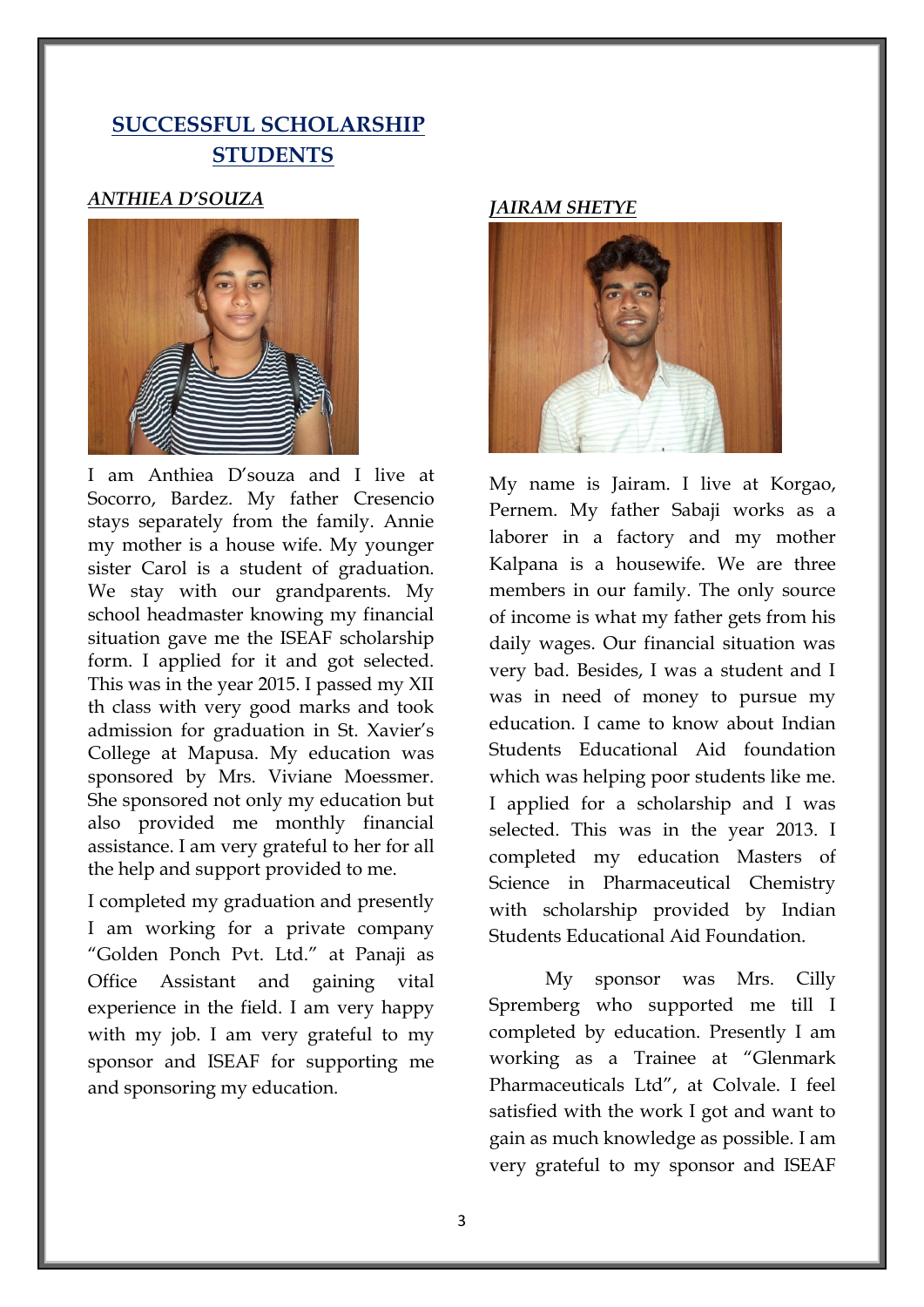for all the help and encouragements provided to me.

### *JANAKI VAZARKAR*



I am Janaki Vazarkar 30 years old and I live in Siolim, Bardez. My father Gajanan works as a casual laborer and my mother is a house wife. I have one elder sister Sunita who is a Teacher by profession and younger brother who is doing his career in photography.

I completed my graduation with the help of scholarship from ISEAF. My father was not able to spend money on our education as he was getting a very less salary and had to look after a family of five members. I am very grateful to ISEAF organization, especially my sponsor Mr. Ernest Voelpel, because of whom I could complete my education and today I am standing on my own feet. I became successful in achieving my dream.

Presently I am working as an English Teacher in Shri Ganesh Vidya Mandir School in Mapusa. Today I can proudly say that I am a successful person and I can look after my parents and their needs. I thank ISEAF & my sponsor Mr. Ernest Voepel.

#### *POORNIMA KOLE*



Poornima lives at Morjim, Pernem. Her father Santosh is working as a mason but his work is not regular. Her mother Suvarna is a housewife. She is having one younger brother and one elder sister and two younger sisters and all are the students. Poornima got very good marks in class X th, and wanted to become an engineer. But her father couldn"t afford to meet her educational expenditure. Therefore she approached Indian Students Educational Aid Foundation for financial assistance to continue her education.

 Poornima was selected for Indian students Educational Aid Foundation scholarship in the year 2011. Mrs. Uta Brandt was her sponsor. She completed her engineering degree course in Information Technology in the year 2017. Soon after she was appointed as a software engineer in "Persistent Systems Ltd." at Verna, Goa.

 Poornima is very grateful to Indian Students Educational Aid foundation and her sponsor for helping and supporting her financially.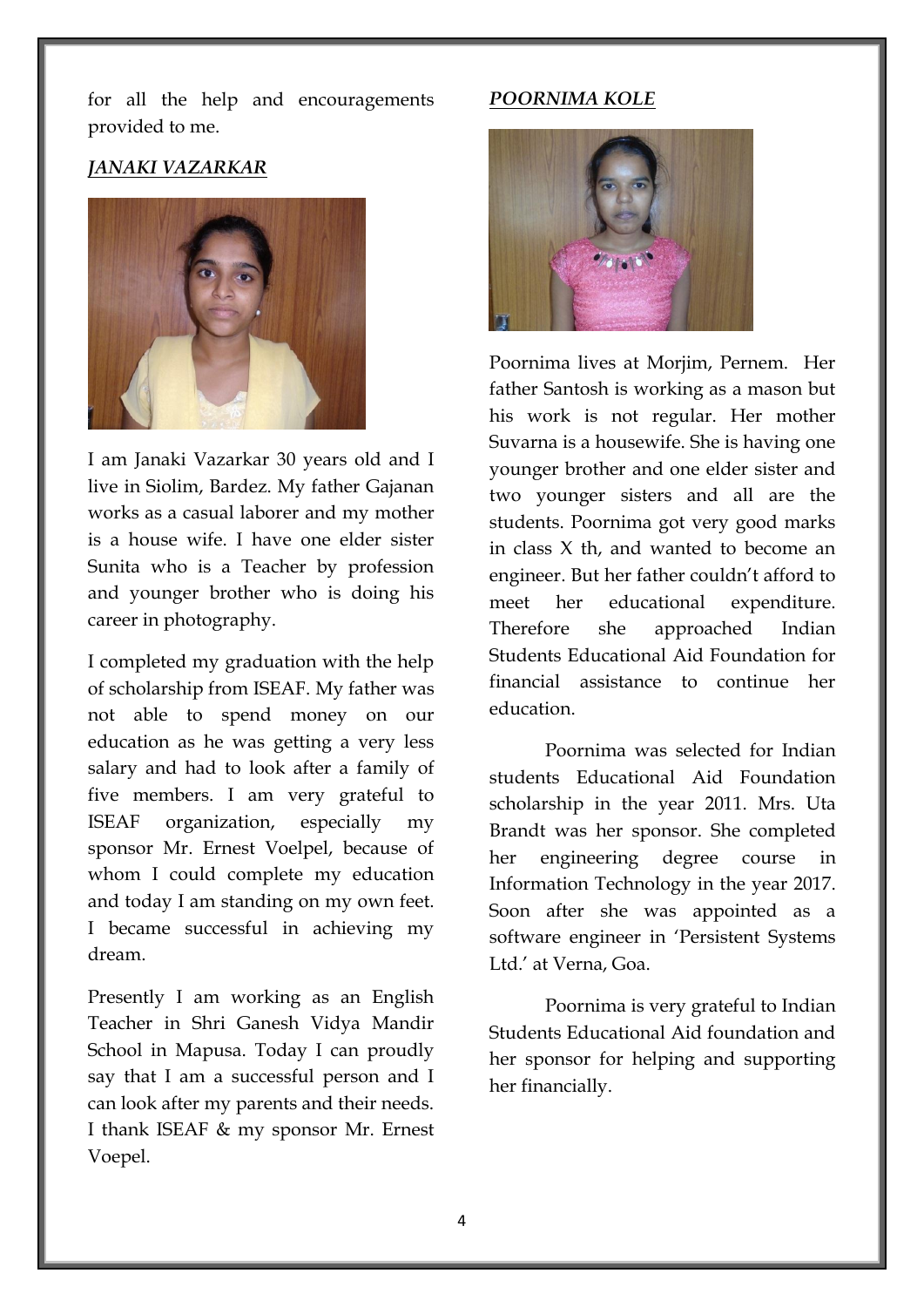## *SUCCESSFUL STUDENTS OF OUR BHUMIKA TECHNICAL INSTITUTES – PALYE*



## VISHAL KORGAONKAR



Vishal lives at Korgaonkarwadi, Kinale, Sindhudurg, Maharashtra. After passing X th class he did not want to go to higher secondary as he

was not interested in academic studies. He joined Bhumika Technical Institute, run by ISEAF. His friends from the village told about the institute and he opted for Electrician trade. In few months he learned the job and showed good interest. He passed the examination in first grade and is presently working for "Villa Goesa Resort" at Calangute as their electrician maintenance. He is very happy with the job and earns a good salary. He is thankful to his teacher for giving him extra coaching and training which made him very successful.

## *HARSHADA SHARAD RAWOOL*



My name is Harshada Rawool and I am from Palye in Pernem Taluka. I was not so good in my regular studies. But when I

failed in X th class board examination, I did not give up my hopes. My School headmaster guided me to do some vocational course and told about the courses run in Bhumika Technical Institute. I took admission for Tailoring course in this Institute. This course is very interesting and I enjoyed learning it. I passed the examination conducted by HRDF Society, Govt. of Goa and right now I am working as Tailor at Agarwada, Pernem. I thank my teacher Mrs. Priyanka Kaloji for building confidence in me and encouraging me throughout the year.

#### VISHAL KISHOR NANOSKAR



Vishal lives at Sawantwadi, Sindhudurg, Maharashtra. He failed in IX th class and decided to do some technical

course. Some of his friends suggested him the name of Bhumika Technical Institute at Palye, Pernem which is close to Maharashtra border. He immediately took admission for Automobile trade in the year 2020-21. He completed this course of one year duration and passed by obtaining a good percentage in the examination conducted by Human Resource Development Foundation Society, Govt. of Goa. Soon after getting passing certificate, he started working as Mechanic for Morye Garage at Aronda.

Now he feels that he took the right decision of doing this course. He is very happy now as he is earning a good salary and confident of his work. He thanked his teacher for supporting him and guiding him throughout the year. He is also grateful to the institute.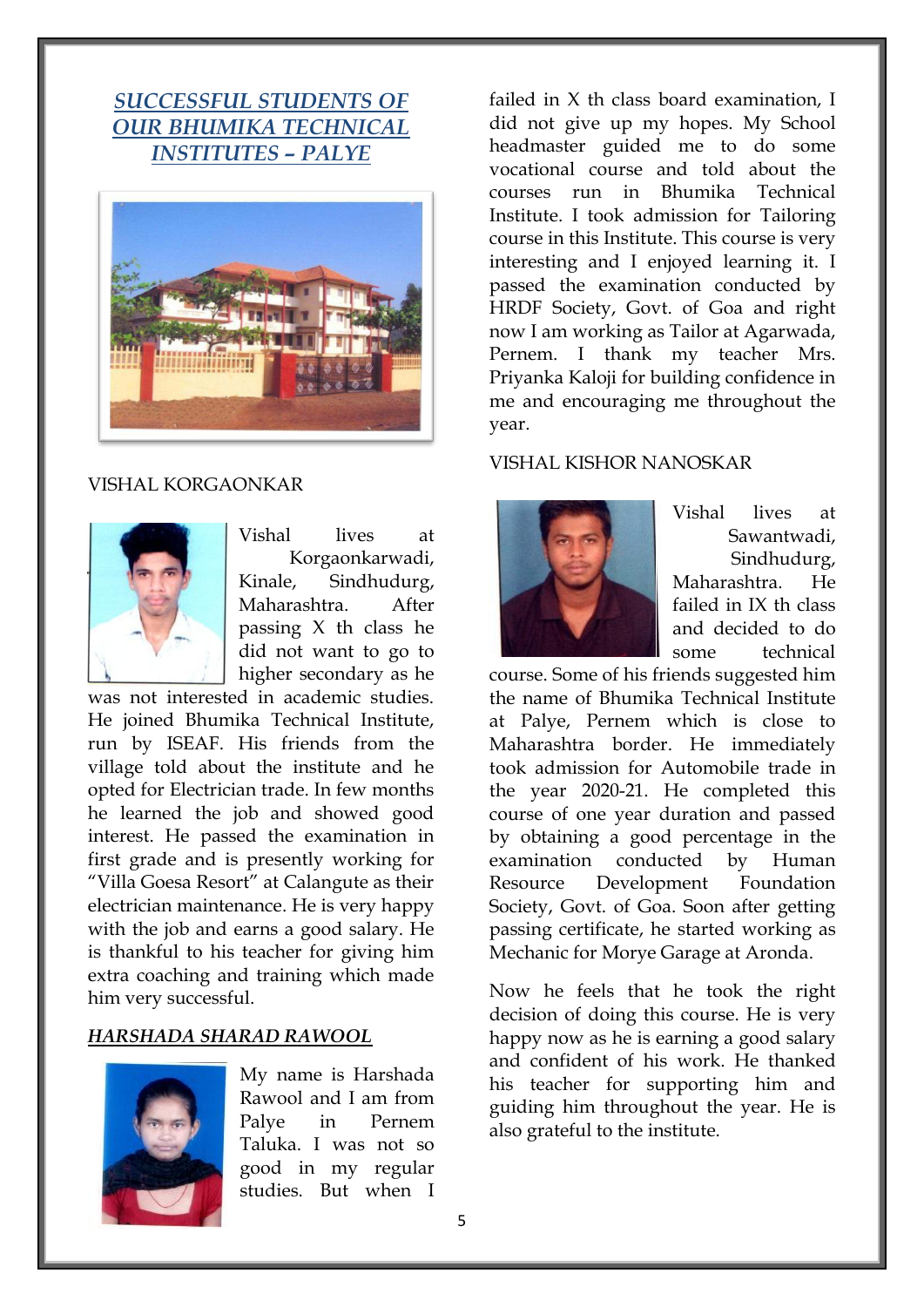## *SUCCESSFUL STUDENTS OF KEERTI VIDYALAYA TECHNICAL INSTITUTE – SIOLIM*



#### *KAJAL NANOSKAR*



Kajal stays in Mapusa, Goa. She is 18 years old. She lives with her father, mother and brother. Her father works as a casual laborer and mother is a housewife. After failing in Xth class, she was very

confused about her future. So the Headmaster of her school guided her to join Keerti Vidyalaya Pvt. ITI, in Siolim. She was very much interested in doing Beautician course. She joined the course in the year 2019-20. She passed the exam conducted by HRDF Society, Govt. of Goa. After passing the exam she was immediately called by "Vidhi Parlour" in Siolim. Till now she is working for the same Parlour. She is very thankful to her teacher who guided her in her studies.

#### *RUDAL KUMARI CHOWDARI*



I am Rudal staying in Camurlim, Goa. I am 18 years old. I passed my X th class Board examination. I joined Tailoring and Fashion Designing course in Keerti Vidyalaya Pvt. ITI, Siolim for 2020-2021 batch. I love trying new things.

I love fashion Designing and stitching and wanted to learn some new things in my life. My father works in a garage, mother is a housewife and elder brother is doing Diploma in Computer Engineering. Since my father is the only earning member in my family, it is very difficult for him to look after all our needs. So I decided not to go for higher education and joined Fashion Designing course which is of only one year duration. I passed the exam conducted by HRDF, Govt. of Goa. Now I am working for a Fashion Designer Ms. Stephanie D'Souza who is having a studio in Aldona. I am very thankful to my Teacher and the staff of Keerti Vidyalaya Pvt. ITI for making me confident and making my career.

#### *RAJVEER NAGVEKAR*



I am Rajveer Nagvekar from Siolim. I am 18 years old. I was weak in my academic performance, but I had good interest in vehicles. When I failed

in IX th class My father took me to Keerti Vidyalaya ITI and admitted me for Automobile trade by seeing my interest in vehicles.

I took interest in learning and passed the examination conducted by HRDF Society, Govt. of Goa with good marks.

Presently I am working in "Munna Garage" Siolim. I am very thankful to my parents as well as my Teachers who helped me in my studies throughout the year.